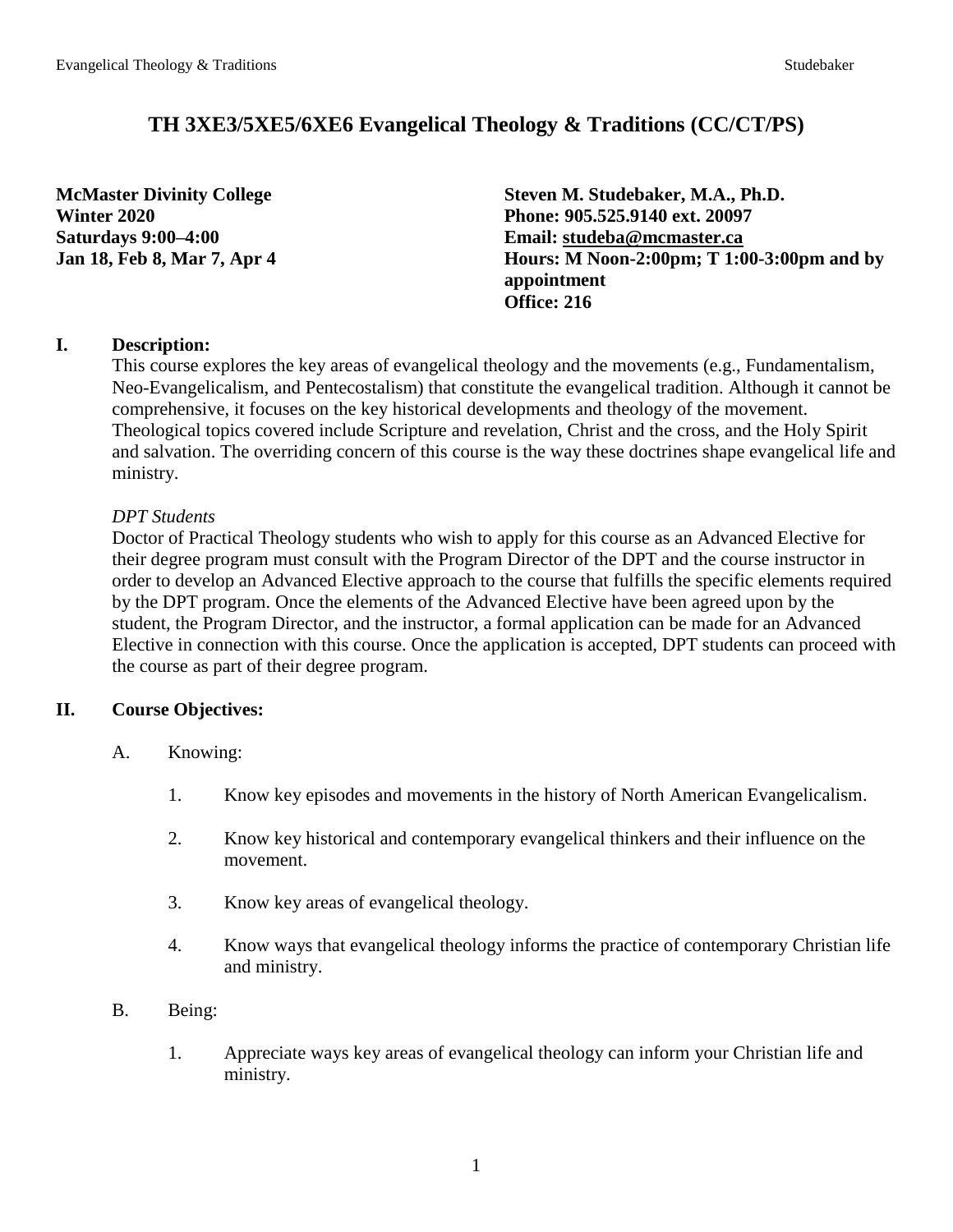- 2. Participate in the dynamic and personal nature of theology.
- 3. Appreciate that theology is a dynamic and contextual effort to discern appropriate ways to embody the redemption revealed in Jesus Christ.
- C. Doing:
	- 1. Identify and describe your relationship to Evangelicalism and its theology.
	- 2. Develop expertise in an area of evangelical theology, history, or ministry.
	- 3. Engage in the process of critical and constructive theological reflection.

### **III. Course Text(s):**

A. Required:

Gerald R. McDermott. *The Oxford Handbook of Evangelical Theology*. New York: Oxford University Press, 2010.

B. Recommended:

If you are somewhat new to the study of theology, I recommend the purchase of Grenz, Stanley J., Guretzki, David, and Nordling, Cherith Fee. *Pocket Dictionary of Theological Terms*. Downers Grove, Ill.: InterVarsity Press, 1999.

#### **IV. Overview of Course Assignments:**

|                 | Assignments                              |                    | Percent | Due            |
|-----------------|------------------------------------------|--------------------|---------|----------------|
| A.              | Blog post: What is an evangelical?       |                    |         |                |
|                 | 1.<br>Blog post                          |                    |         | Jan 24         |
|                 | 2.<br>Blog interaction                   |                    |         | Jan 31         |
| <b>B.</b>       | Blog post: Issue in Evangelical Theology |                    | 25%     |                |
|                 | Blog post<br>1.                          |                    |         | Feb 21         |
|                 | 2.<br>Blog interaction                   |                    |         | Feb 28         |
| $\mathcal{C}$ . | Constructive Essay (or project)          |                    | 45%     |                |
|                 | 1.<br>Presentation                       |                    |         | Apr 4          |
|                 | 2.<br>Paper                              |                    |         | Apr 8          |
| D.              | Reading                                  |                    | 5%      |                |
| Е.              | Participation:                           |                    | X       | Class sessions |
|                 |                                          | <b>Total: 100%</b> |         |                |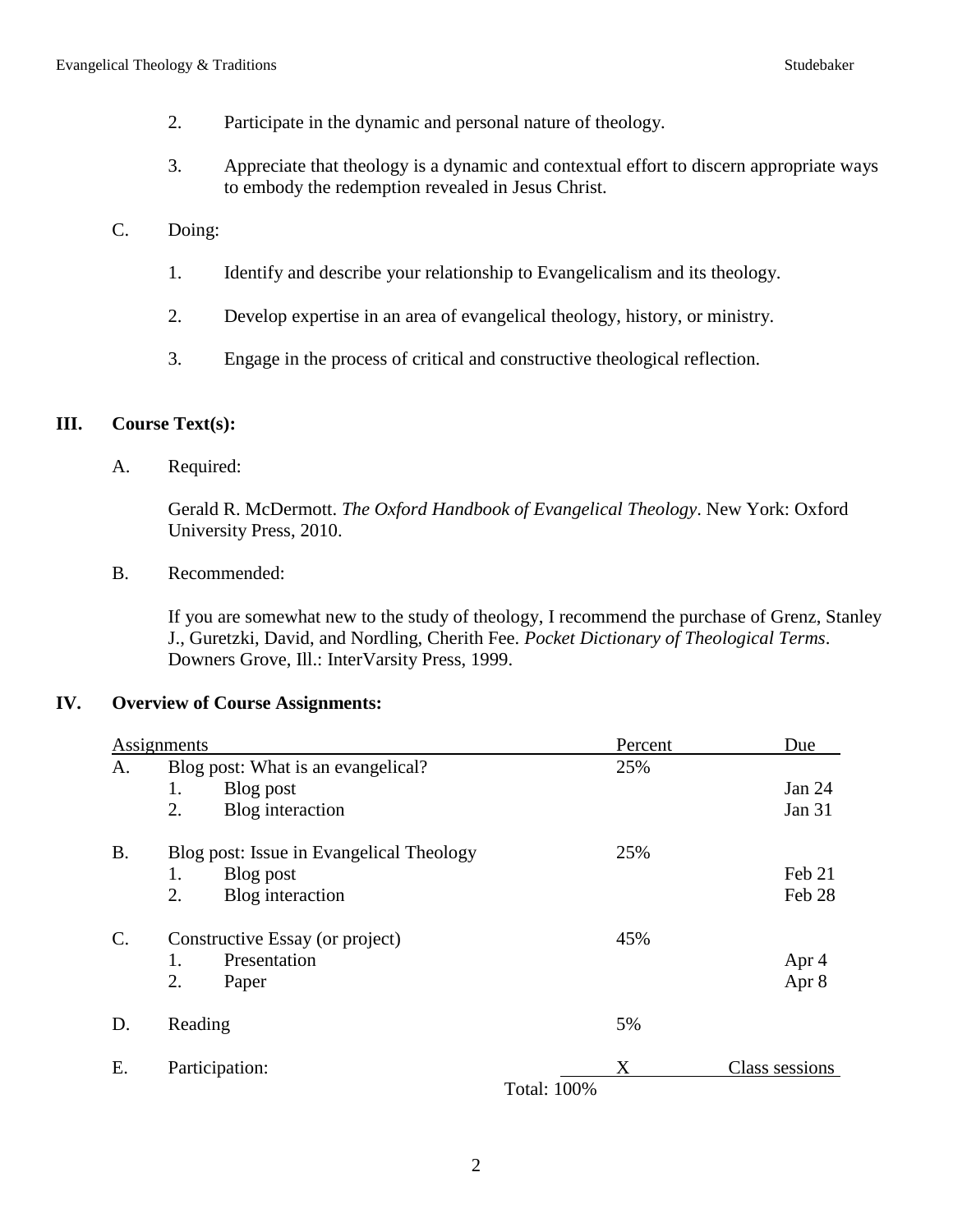# **V. Lecture Outline (***tentative***):**

| <b>Class Day</b> | <b>Session</b>                 | <b>Topic</b>                                                                                                                                            |                                                            |  |
|------------------|--------------------------------|---------------------------------------------------------------------------------------------------------------------------------------------------------|------------------------------------------------------------|--|
| 1. Jan 18        |                                |                                                                                                                                                         |                                                            |  |
|                  | $\mathbf{1}$                   | Introduction to the Course<br>I.<br>Theology, a Question of Discipleship (or<br>the purpose of theology)                                                | <b>Reading</b><br>McDermott, Introduction,<br>chs 1, 15-16 |  |
|                  | $\overline{2}$                 | The Evangelical Movement: From 18th century Revivalists to<br>II.<br>Trump-vangelicals & SJW-vangelicals<br>• Class Discussion: What is an evangelical? |                                                            |  |
| 2. Feb 8         |                                |                                                                                                                                                         |                                                            |  |
|                  | $\mathbf{1}$                   | III.<br><b>Theological Foundations</b><br>A. Revelation                                                                                                 | <b>Reading</b><br>McDermott, chs 2-5                       |  |
|                  | $\overline{2}$                 | B. Inspiration, Scripture, & Tradition (?!)                                                                                                             |                                                            |  |
|                  |                                | • Class Discussion: Evangelical Issue                                                                                                                   |                                                            |  |
| 3. Mar 7         |                                |                                                                                                                                                         |                                                            |  |
|                  | $\mathbf{1}$                   | IV.<br><b>Christ: From Divine Son to Savior</b>                                                                                                         | <b>Reading</b><br>McDermott, chs 8-10,<br>$12 - 14$        |  |
|                  | $\overline{2}$                 | $V_{\bullet}$<br>The Holy Spirit: From Creation to Redemption<br>• Small Group Discussion on Paper/Project                                              |                                                            |  |
| 4. April 4       |                                |                                                                                                                                                         |                                                            |  |
|                  | $\mathbf{1}$<br>$\overline{2}$ | 2. Presentation<br>3. Presentation                                                                                                                      |                                                            |  |
|                  |                                |                                                                                                                                                         |                                                            |  |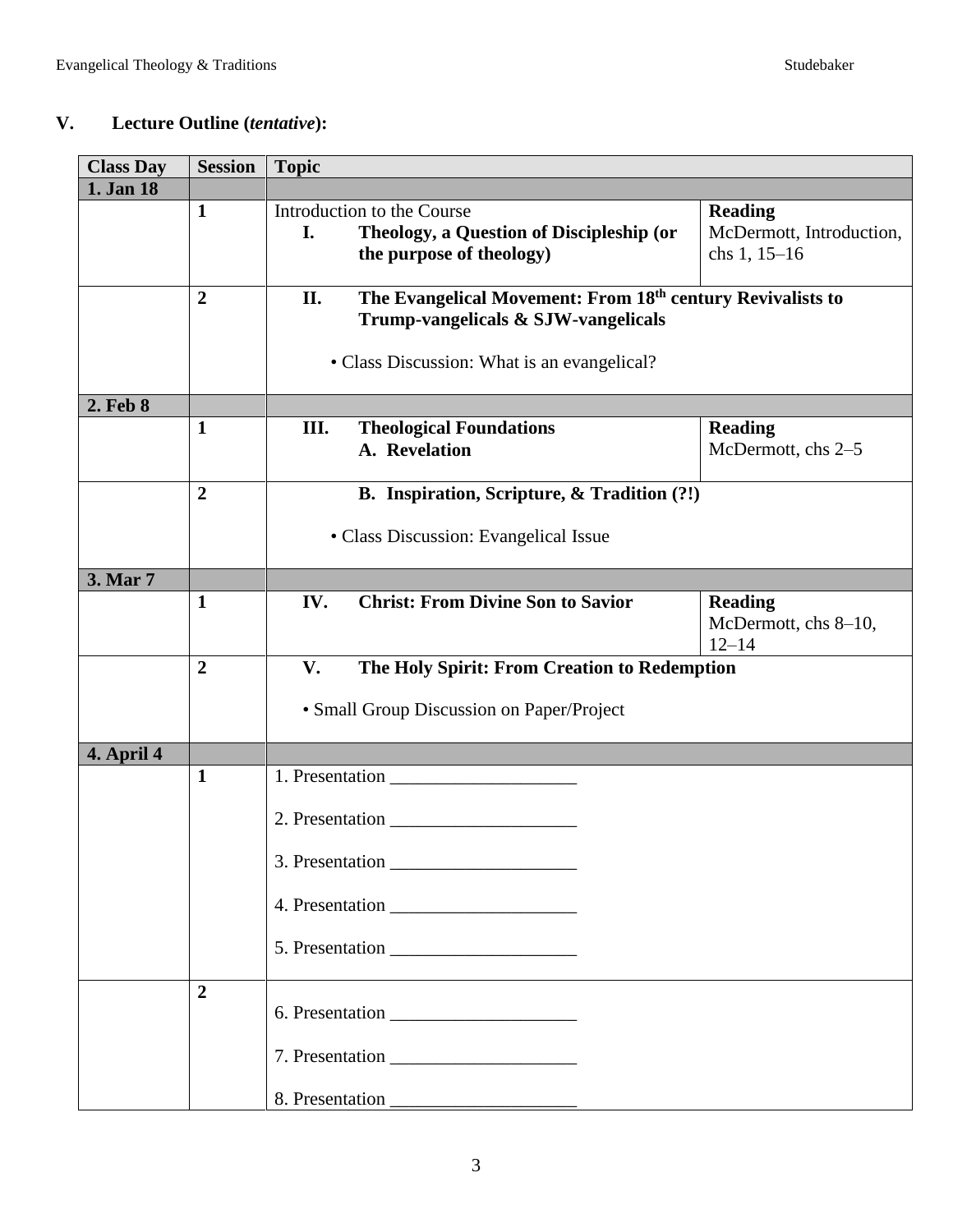|  | 9. Presentation      |
|--|----------------------|
|  | 10. Presentation     |
|  | • Conclusion         |
|  | • Course Evaluations |

#### **VI. Assignment Descriptions:**

General Guidelines:

- Please submit all assignments in their Avenue to Learn folders.
- Papers and assignments may be submitted early for feedback from the professor and resubmitted on the due date for grading.
- All assignments marked according to the Grading Criteria Form (see Avenue to Learn Syllabus Folder.
- All papers and assignment should conform to (and will be marked according to) the MacDiv Style Guide (available at [https://mcmasterdivinity.ca/resources-forms/\)](https://mcmasterdivinity.ca/resources-forms/).
- A. Blog post: What is an evangelical?
	- 1. *Research*:
		- Find and read two or three resources (e.g., articles, lectures, statistical reports) on that defines and describes Evangelicals and/or evangelical theology.
		- The Avenue to Learn folder for this assignment has several resources to get you started.
	- 2. *Write* an opinion piece (blog) on the topic that integrates your research on the nature of Evangelicalism/evangelical theology. The audience for the blog is not academic. It should effectively deliver the contribution of your topic to a popular audience. Length: 500 words. Be concise, clear, and interesting.
	- 3. *Post* your blog to the course Padlet for the evangelical issue blog.
		- Padlet is an online bulletin board and interaction forum. It gives you the opportunity to share your work and to interact with your class colleagues between Saturday class sessions.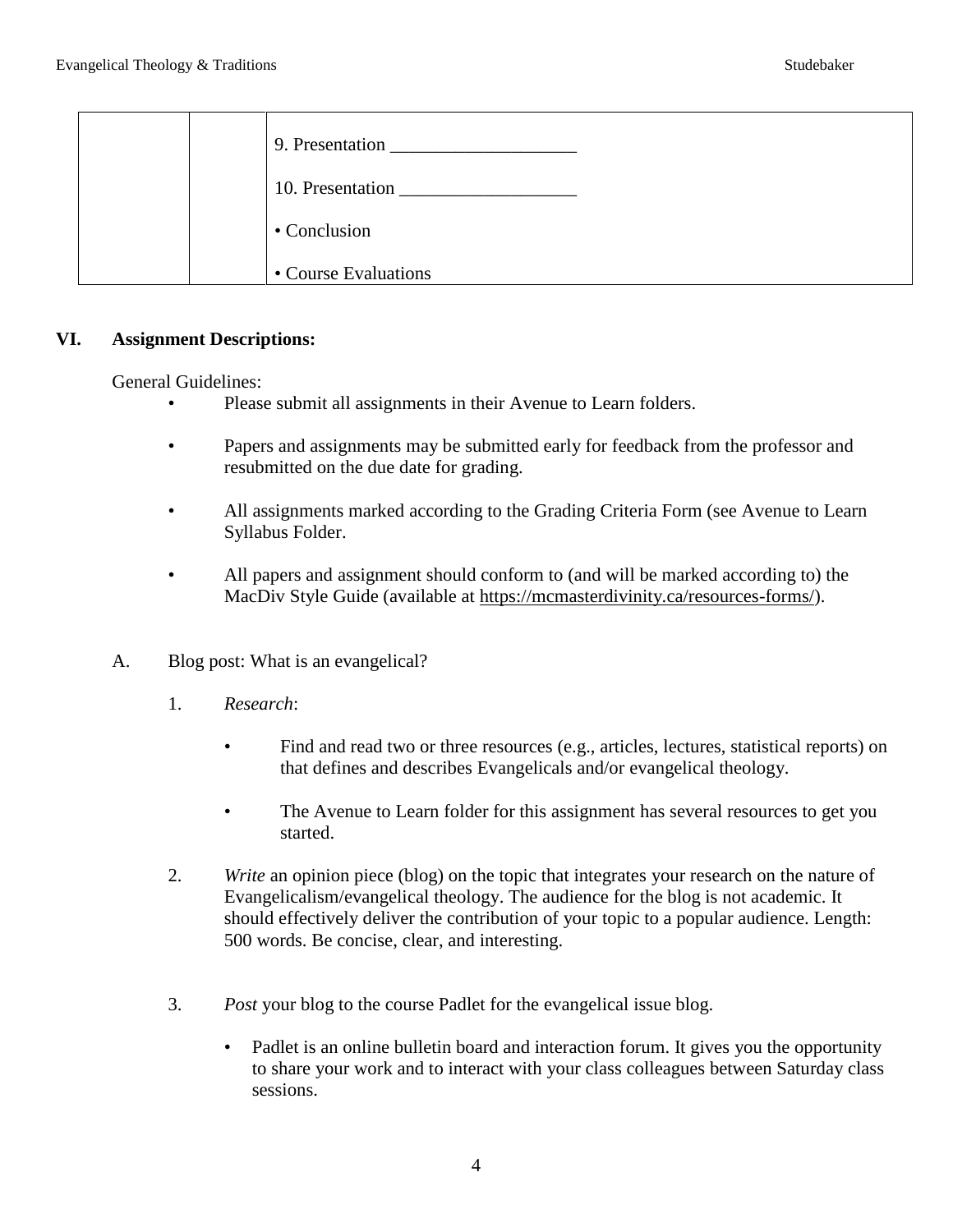- Post due Jan 24
- 4. *Interact*: Comment on at least one of the blogs posted by your class colleagues. You can contribute with the text, audio, or audio-video function within Padlet.
	- Interaction due Jan 31
- B. Blog post: Issue in Evangelical Theology:
	- 1. *Research*:
		- Select a chapter from the McDermott *The Oxford Handbook of Evangelical Theology* (from a chapter not assigned for reading, e.g., from Parts IV–VI).
		- If necessary, find and read additional material (e.g., articles, statistical reports) and integrate them in your issue blog.
	- 2. *Write* an opinion piece (blog) on the topic. The audience for the blog is not academic. It should effectively deliver the contribution of your topic to a popular audience. Length: 500 words. Be concise, clear, and interesting.
	- 3. *Post* your blog to the course Padlet for the evangelical issue blog.
		- Padlet is an online bulletin board and interaction forum. It gives you the opportunity to share your work and to interact with your class colleagues between Saturday class sessions.
		- Post due Feb 21
	- 4. *Interact*: Comment on at least one of the blogs posted by your class colleagues. You can contribute with the text, audio, or audio-video function within Padlet.
		- Interaction due Feb 28
- C. Constructive Paper/Project:

This assignment constitutes the "major paper" and presentation for the course. The purpose of the paper/project is vocational development. It should advance your vocational trajectory. Selecting whether to prepare a project or a paper is an important step in the process.

• Paper?

If you anticipate further graduate work or writing a thesis as part of your MTS or MDiv, then an academic research-thesis paper is an excellent option. A research-thesis paper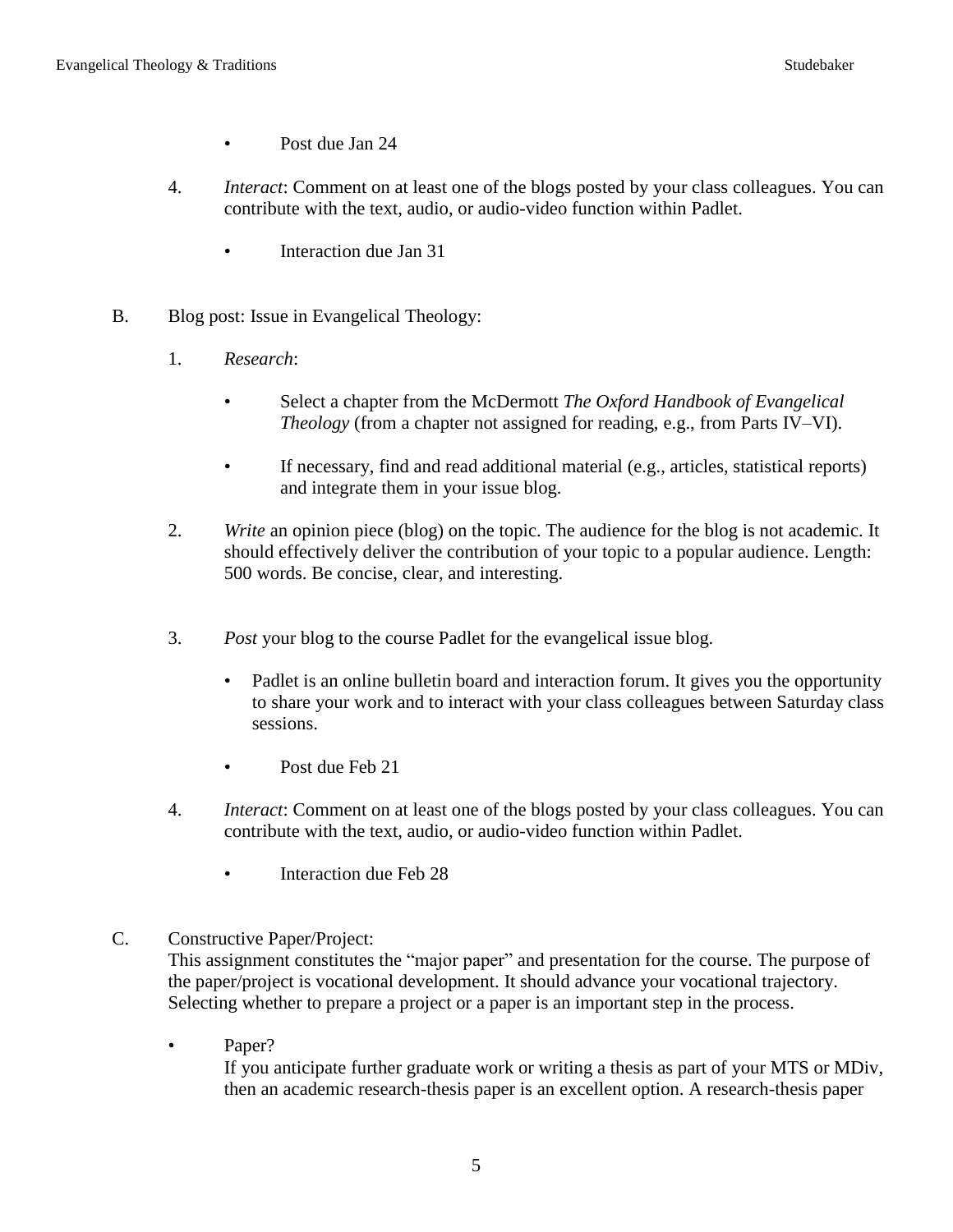provides skill development in conducting the concentrated study on a particular research topic necessary for academic research.

• Project?

If your vocational track is vocational ministry or an alternative professional field, then a project may be an effective option. Completing a project provides skill development in contextualizing and applying the fruit of theological research and reflection.

If you have an idea for a paper or a creative project that does not neatly fit into the parameters of the specialization descriptions, please come and discuss your idea with me. I am open to papers/projects that cohere with the essence of the course and are suited to your vocational/research field and interests.

# **Please consult the assignment description for your degree specialization**

# **Church and Culture Specialization**

1. Description:

Investigating the **interface between evangelical theology and culture** is the purpose of this assignment. The paper/project provides the opportunity to explore the relationship between evangelical theology and culture. Options are open. Examples: You can look at an historical example of the way cultural context shaped the development of Evangelicalism and its theology. You can explore how one or more categories of evangelical theology can provide a lens for discerning and interpreting popular culture, contemporary politics, and social issues.

2. Class presentation:

You will present and facilitate a discussion of your paper/project (I encourage multimedia, audio, audio-visual methods when appropriate). Normally presentations are 15–20 minutes followed by 5–10 minutes of class discussion (for a total time of 20–30 minutes). The presentation provides the opportunity to share your research to this point with the class and receive constructive feedback that you can incorporate into your final paper/project submission.

- Note: presentations will take place on the last Saturday of the class.
- 3. Paper:
	- a. Content and argument:
		- Detail a clear thesis (the view that your paper supports).
		- Describe your topic under consideration.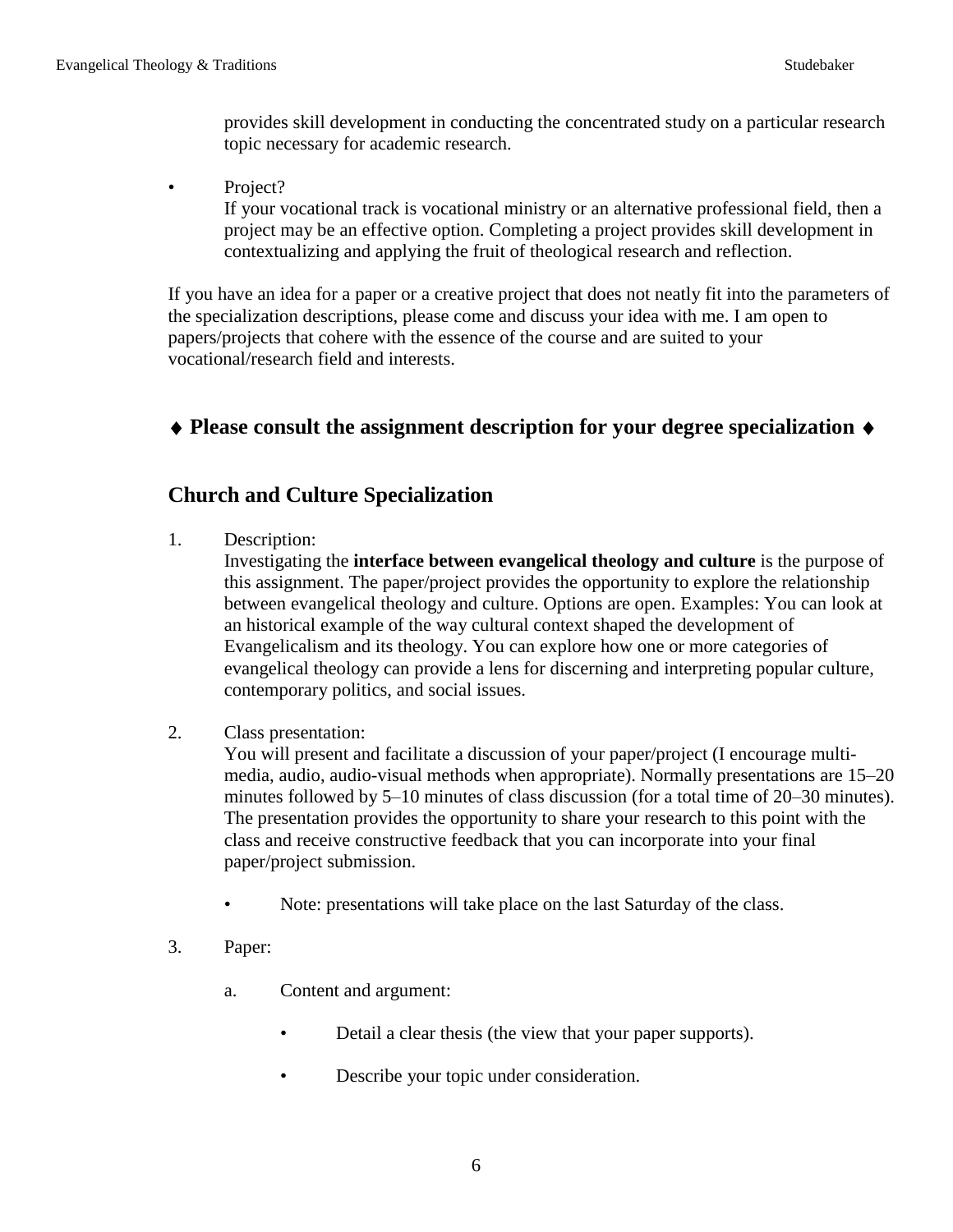- Write an essay that coherently demonstrates your view.
- Detail major alternatives and/or criticisms of the position and interact with them vis-à-vis your view (where appropriate and in so far as space allows).
- b. Presentation:
	- Write a stylistically clean and academic paper—e.g., avoid colloquialisms (academic is different than conversational voice), passive voice (use active). Research-thesis papers must have a thesis statement (stated in the introduction), an introduction, content section, and a conclusion to the paper.
	- Use and document a *minimum* of ten scholarly resources (book, journal articles, book essays). Internet resources can be utilized, if they are scholarly and/or professional sources.
	- Accurately document sources according to the College's Style Guide.
	- Paper length: 10–12 pages.
	- Provide a bibliography (list only the books cited in the footnotes of the paper).

# **Christian Thought and History Specialization**

1. Description:

**Exploring an issue in or related to evangelical theology and/or history** is the purpose of this specialization. It can take a biblical, historical, or contemporary focus. For example, why has the relationship with science often been contentious within Evangelicalism? Why has penal substitutionary atonement been central to evangelical theology? What is the historical relationship between the Feminist movement (and its variations) and evangelical views on women in ministry?

2. Class presentation:

You will present and facilitate a discussion of your paper/project (I encourage multimedia, audio, audio-visual methods when appropriate). Normally presentations are 15–20 minutes followed by 5–10 minutes of class discussion (for a total time of 20–30 minutes). The presentation provides the opportunity to share your research to this point with the class and receive constructive feedback that you can incorporate into your final paper/project submission.

Note: presentations will take place on the last Saturday of the class.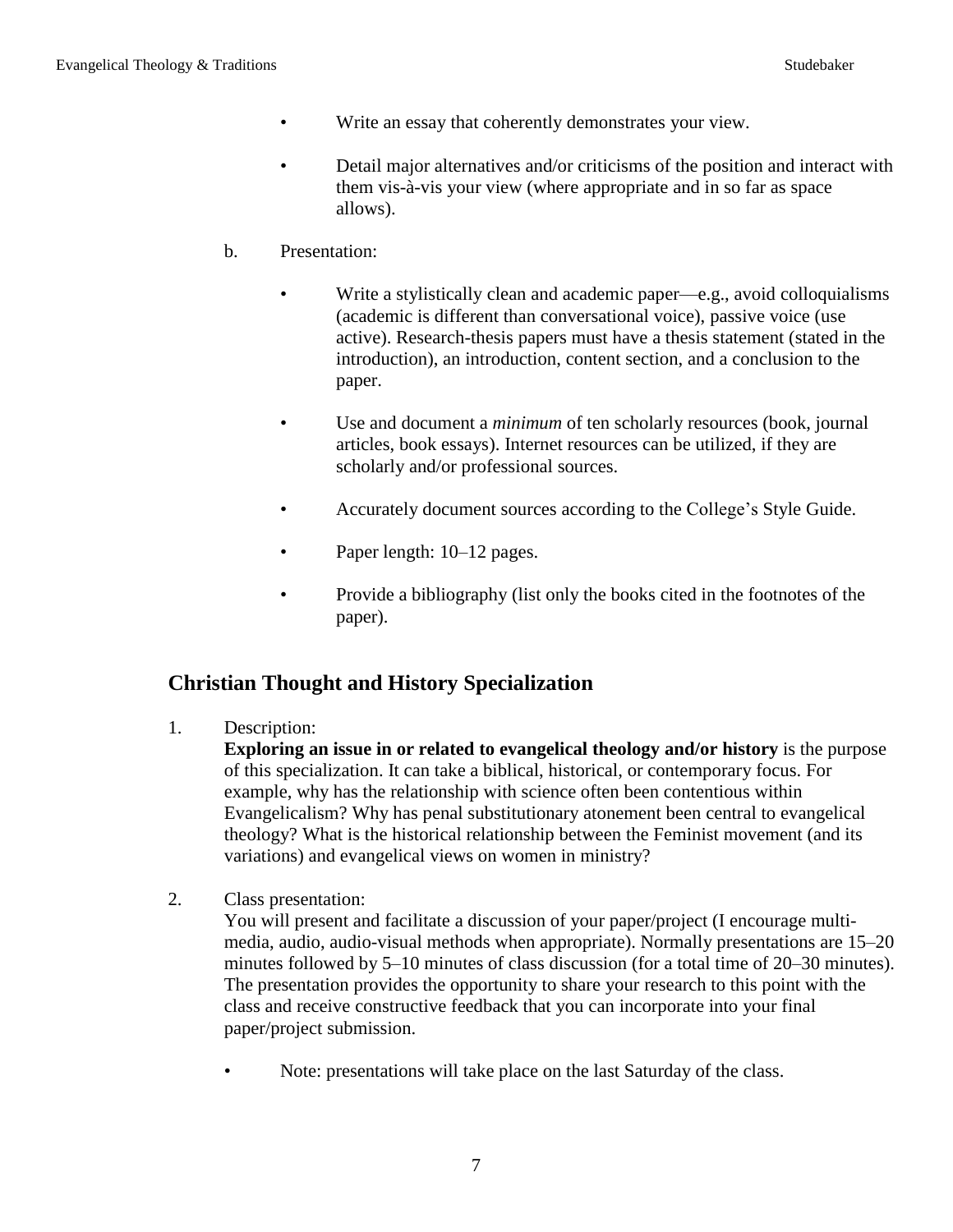- 3. Paper:
	- a. Content and argument:
		- Detail a clear thesis (the view that your paper supports).
		- Describe your topic under consideration.
		- Write an essay that coherently demonstrates your view.
		- Detail major alternatives and/or criticisms of the position and interact with them vis-à-vis your view (where appropriate and in so far as space allows).
	- b. Presentation:
		- Write a stylistically clean and academic paper—e.g., avoid colloquialisms (academic is different than conversational voice), passive voice (use active). Research-thesis papers must have a thesis statement (stated in the introduction), an introduction, content section, and a conclusion to the paper.
		- Use and document a *minimum* of ten scholarly resources (book, journal articles, book essays). Internet resources can be utilized, if they are scholarly and/or professional sources.
		- Accurately document sources according to the College's Style Guide.
		- Paper length: 10–12 pages.
		- Provide a bibliography (list only the books cited in the footnotes of the paper).

# **Pastoral Studies Specialization**

- 1. Description:
	- **Applying and articulating the significance of evangelical theology for a ministry setting** is the purpose of this specialization. For example, prepare a sermon or message appropriate for a given ministry audience or develop a seminar for leadership training in your ministry setting. You can draw on biblical, historical, and/or systematic theology resources. The content of the project draws from theological resources but expresses the yield of that theology in language and terms that are **appropriate for a ministry audience**. Alternatively, if you have an idea for contextualizing the resources of evangelical theology for ministry other than in the examples listed above, please talk with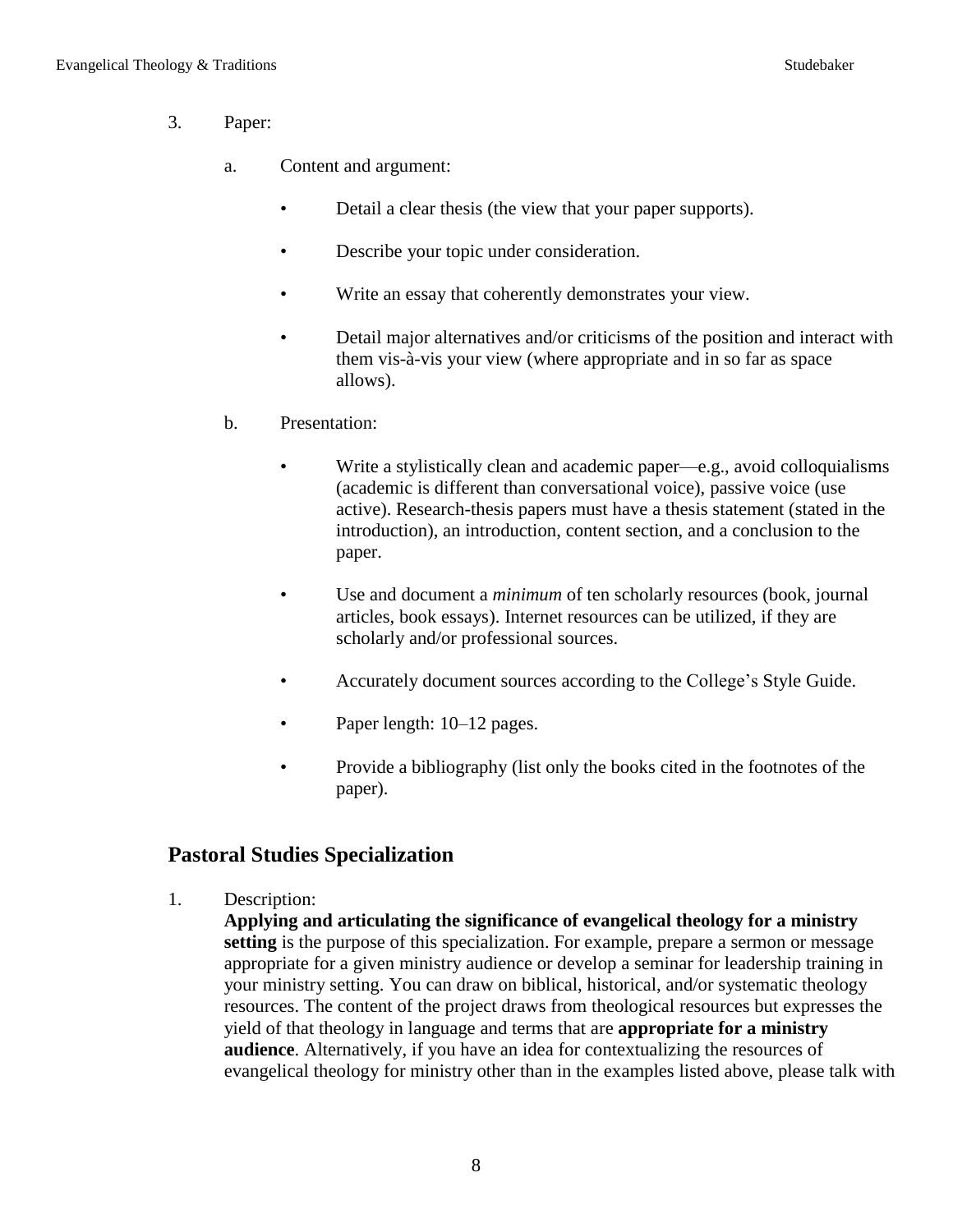me so we can design a project that enables you to maximize your work in the class for your ministry context and meets the goals of the specialization in Pastoral Studies.

2. Class presentation:

You will present and facilitate a discussion of your paper/project (I encourage multimedia, audio, audio-visual methods when appropriate). Normally presentations are 15–20 minutes followed by 5–10 minutes of class discussion (for a total time of 20–30 minutes). The presentation provides the opportunity to share your research to this point with the class and receive constructive feedback that you can incorporate into your final paper/project submission.

- Note: presentations will take place on the last Saturday of the class.
- 3. Projects/Sermons:
	- a. Annotated bibliography of research sources: an annotation is a paragraph or two that describes the content of the book, essay, or article and how it relates to your project.
	- b. Sermon: submit a manuscript of your sermon/message that includes footnotes, which detail where and how you applied and adapted your theological research.
	- c. Double-spaced pages, 12 point Times New Roman font.
	- d. Use and document at least 10 scholarly resources (e.g., books, journal articles, and essays). Internet resources can be utilized, if they are scholarly and/or professional sources.
	- e. Document sources with footnotes and follow the College's Style Guide. [Link](https://www.mcmasterdivinity.ca/sites/default/files/documents/mdcstyleguide.pdf) to Style Guide.

## D. Participation:

**Developing a community of learners** through engaging, charitable, and critical dialogue. Constructive discussion facilitates the learning experience. Discussion helps to clarify ideas, highlight and explore unconsidered aspects of our thought, modify, and justify our views. Class discussions should be constructive and critical. Critical does not mean negative, it does not tear down a person. Critical discussion is dialogue in which all persons involved pursue a path of mutual discovery, respect, and nurture, but not necessarily agreement. Examples of constructive interaction include 1) introducing material from your readings that relates to the topic, 2) raising possible objections to a position, and 3) integrating two areas of thought.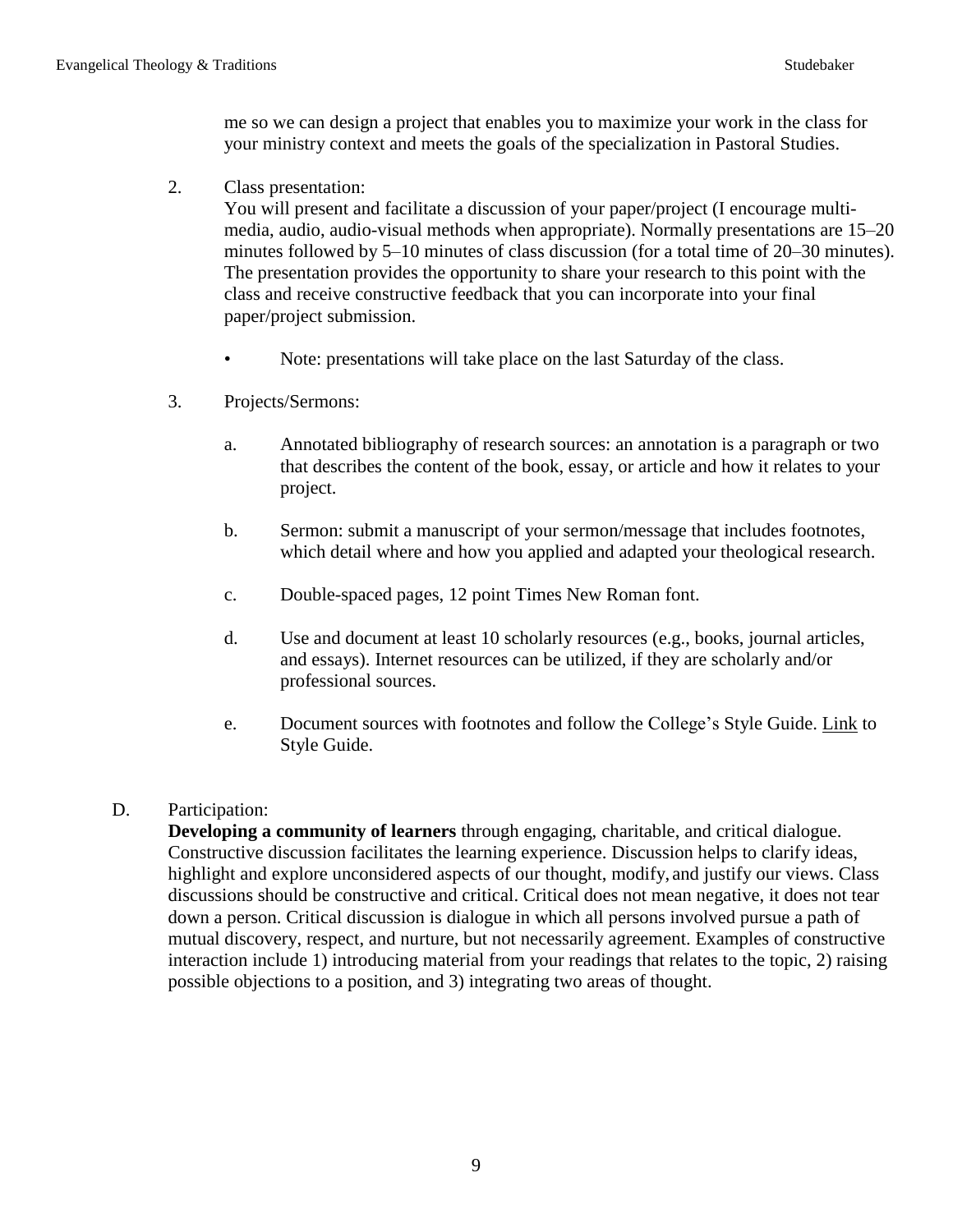# **VII. Policies:**

A. Textbook Purchase:

All required textbooks for this class are available from the College's book service, READ On Bookstore, Room 145, McMaster Divinity College. Texts may be purchased on the first day of class. For advance purchase, you may contact READ On Bookstore, 5 International Blvd, Etobicoke,Ontario M9W 6H3 : phone 416.620.2934; fax 416.622.2308; email [books@readon.ca.](mailto:books@readon.ca) Other book services may also carry the texts.

B. Academic Honesty:

Academic dishonesty is a serious offence that may take any number of forms, including plagiarism, the submission of work that is not one's own or for which previous credit has been obtained, and/or unauthorized collaboration with other students. Academic dishonesty can result in severe consequences, e.g., failure of the assignment, failure of the course, a notation on one's academic transcript, and/or suspension or expulsion from the College.

Students are responsible for understanding what constitutes academic dishonesty. Please refer to the Divinity College Statement on Academic Honesty [https://www.mcmasterdivinity.ca/programs/rules-regulations.](https://www.mcmasterdivinity.ca/programs/rules-regulations)

C. Gender Inclusive Language:

McMaster Divinity College uses inclusive language for human beings in worship services, student written materials, and all of its publications. In reference to biblical texts, the integrity of the original expressions and the names of God should be respected. The NRSV and TNIV are examples of the use of inclusive language for human beings. It is expected that inclusive language will be used in chapel services and all MDC assignments.

D. Style:

All stylistic considerations (including but not limited to questions of formatting, footnotes, and bibliographic references) must conform to the McMaster Divinity College Style Guidelines for Essays and Theses [\(link\)](https://www.mcmasterdivinity.ca/sites/default/files/documents/mdcstyleguide.pdf). Failure to observe appropriate form will result in grade reductions.

E. Disclaimer:

This syllabus is the property of the instructor and is prepared with currently available information. The instructor reserves the right to make changes and revisions up to and including the first day of class.

# **VIII. Late-Assignment and Exam Policy:**

- A. Assignments are due at the beginning of class on the date specified in the syllabus.
- B. Students take exams on the date and at the time scheduled in the syllabus.
- C. Late assignments are reduced five percentage points for each day late (e.g., if the grade is 90 and it is one day late, the grade will be reduced to 85).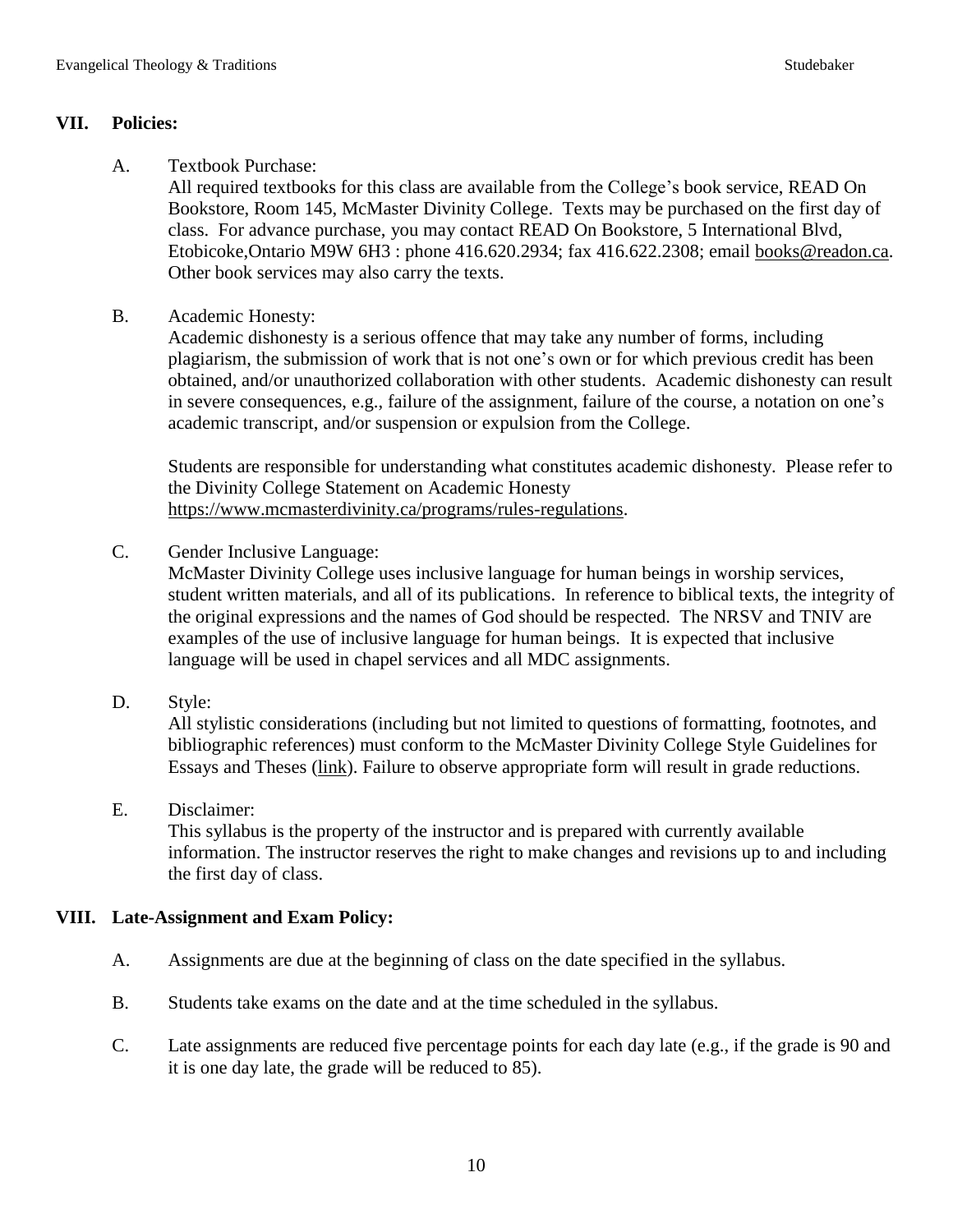- Please note, late papers may not be graded and returned at the same time as the other papers; they will not receive comments from the professor on the grade rubric.
- D. Assignments and exams will be accepted without penalty after the specified date in the syllabus **only** in the case of an excused absence. If a student misses an exam or assignment submission due to a reason that he/she believes is excusable, then he/she must notify the instructor and schedule an exam date and/or late-assignment submission date within twenty-four hours of the beginning of the missed class session.

**Disclaimer:** This syllabus is the property of the instructor and is prepared with currently available information. The instructor reserves the right to make changes and revisions up to and including the first day of class.

# **Appendix 1: Research Degree Requirements (MA & PhD)**

### **I. Assignment Outline:**

|           | Assignment                                                 | Percent                 | Due                            |
|-----------|------------------------------------------------------------|-------------------------|--------------------------------|
| А.        | Major Paper/Project:                                       | 50%                     | One week after<br>presentation |
|           | 1.<br>Presentation                                         | 20%                     |                                |
|           | 2.<br>Paper                                                | 30%                     |                                |
| <b>B.</b> | Response and Facilitation                                  | 15%                     | Day of presentation            |
| C.        | Lecture and Syllabus:                                      | 30%                     | Day of lecture                 |
| D.        | <b>Annotated Bibliography:</b><br>* See lecture assignment | 5%                      | Day of lecture                 |
| Ε.        | Participation:                                             | X<br><b>Total: 100%</b> | When class meets               |

## **II. Major Paper/Project:**

#### A. Description:

Advanced degree students will write an academic thesis paper or prepare a project that integrates the course topic and their research agenda/s. If you have an idea for a paper or creative project, please come and discuss your idea with me. I am open to papers/projects that cohere with the essence of the course and are suited to your research field and interests.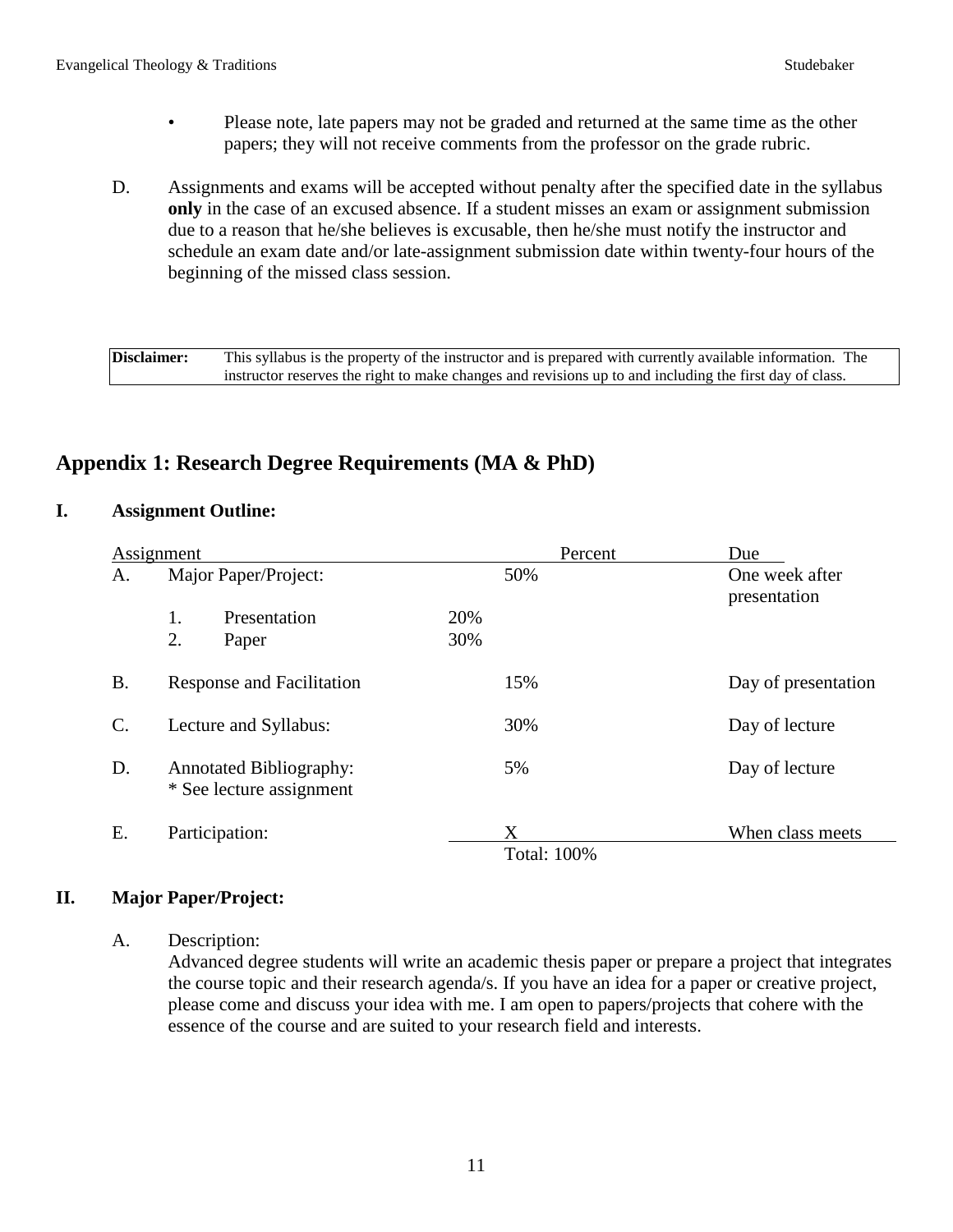B. Purpose:

This assignment gives you experience writing article, essay, and chapter length theological papers and presenting research in an oral form similar to that performed at academic conferences.

C. Guidelines for the Paper:

The paper should include (description categories below correspond to those of the grading rubric) . . .

- 1. Content and argument:
	- a. Detail a clear thesis (the view that your paper supports).
		- Example of a thesis statement: the Emergent church movement is an authentic Christian way of being the church in a postmodern and post-Christian culture.
	- b. Describe your topic.
	- c. Write an essay that coherently demonstrates your view.
	- d. Detail major alternatives and/or criticisms and interact with them vis-à-vis your view.
- 2. Presentation:
	- a. Write a stylistically clean and academic paper—e.g., you should avoid excessive first-person discourse, colloquialisms (academic is different than conversational voice), passive voice (use active).
	- b. Use and document a *minimum* of fifteen scholarly resources.
	- c. Accurately document sources according to the College's Style Guide.
	- d. Paper length: 20–25 pages. Not to exceed 7,000 words.
	- e. Provide a bibliography (list only the books cited in the footnotes of the paper).
	- f. Use footnotes.
- D. Guidelines for the Paper Presentation:
	- Note: depending on class size, PhD/MA may meet separately with the professor to discuss papers.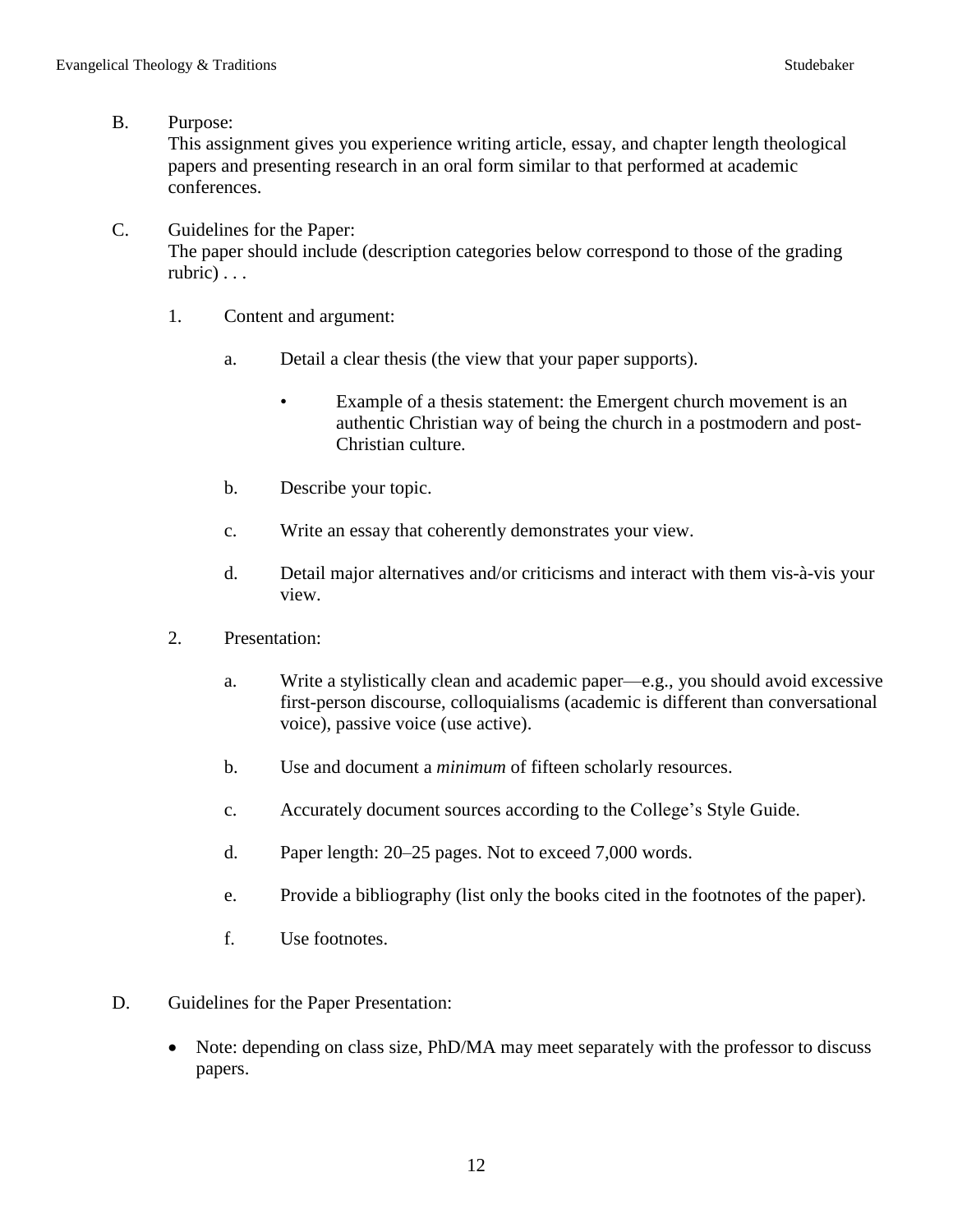## 1. Time:

The paper presentation takes a thirty-minute segment of the class. Each presentation includes two parts:

- a. The paper presentation (15–20 minutes)
- b. The response and facilitation, which is led by another student (10 minutes, see below for more details on the response and facilitation).
- 2. Presentation content:

You should articulate the paper's thesis, topic, and argument. You can use PowerPoint, etc. if you wish. The purpose of this assignment is to give you experience with presenting papers as might at an academic conference. You should prepare and present your paper for that type of venue. I encourage you to consider presenting your paper for this class at a conference and/or the Theological Research Seminar of the Divinity College.

# **III. Response and Facilitation (due day of presentation):**

A. Purpose:

Provides experience in responding to and moderating academic presentations and discussions, such as one might do at an academic society meeting.

# B. Description:

Each student *prepares a critique* and *facilitates a discussion* of a thesis paper presentation.

- 1. The critique:
	- a. Remember to be charitable; not only Christian, but since academia is a small guild, it is self-preservation.
	- b Critical (includes highlighting and discussing problems *and* strengths):

The critique should explore the following sorts of issues:

- Does the paper have a thesis?
- Does the content develop and support the thesis?
- Does it use appropriate sources?
- Does it interact with the relevant secondary literature?
- 2. The discussion:

You should keep the presentation to time limit and effectively manage student discussion (do not let one person dominate the interaction; move on to a new issue if discussion begins to go off on tangents and run down rabbit trails). Be sure to elicit comments from all people present. You might want to have some prepared questions and discussion prompts to facilitate the initial discussion.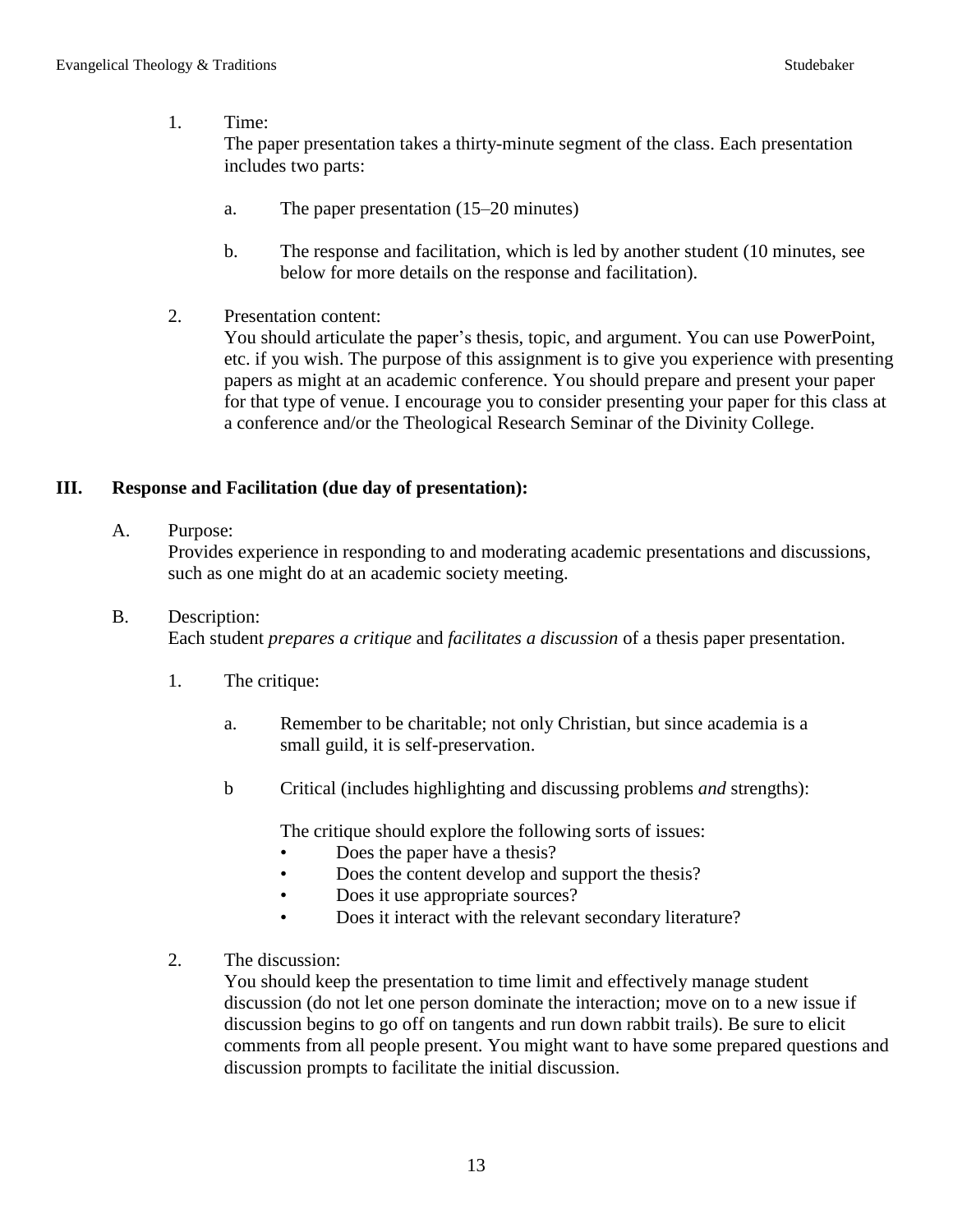- C. Guidelines for Facilitator:
	- 1. The presentation and discussion typically include the following items:
		- a. Presenter presents the paper: approximately twenty minutes.
		- b. Response: approximately ten minutes. You can go through point by point as a monologue or start by raising and offering your thoughts on the paper's primary contributions and arguments and invite discussion based on your remarks and interaction with the paper and then so forth through the rest of the points you have identified.
		- c. Class discussion of the paper and response: approximately five to ten minutes.
	- 2. A written submission/outline is not required but is encouraged as it may be beneficial to other students in the course.

## **IV. Lecture & Syllabus: (due day of scheduled presentation):**

A. Purpose:

This assignment provides experience *preparing* a syllabus and *delivering* a lecture for teaching in an undergraduate setting. The preparation of the syllabus also fulfills one of the requirements of the Mastery Checklist.

B. Description:

You will prepare a syllabus and lecture on a topic related to the course topic. The lecture should be one of the lectures listed in your syllabus. You may use this assignment to investigate an area that will promote your research program (e.g., prepare for doctoral comprehensive exams and MA thesis/PhD dissertation topics). You should, however, *gear the syllabus and the lecture toward an undergraduate audience*.

- C. Guidelines:
	- 1. Research:
		- a. Research for the lecture and syllabus development will account for the supplemental reading for research degree students (approximately 5,000-6,000 pages)
		- b. Documentation of reading: Please provide an annotated bibliography of the reading consulted in the preparation of the lecture (the annotations for the texts should be about one paragraph—identify the key thesis and contributions of the text).
	- 2. Lecture: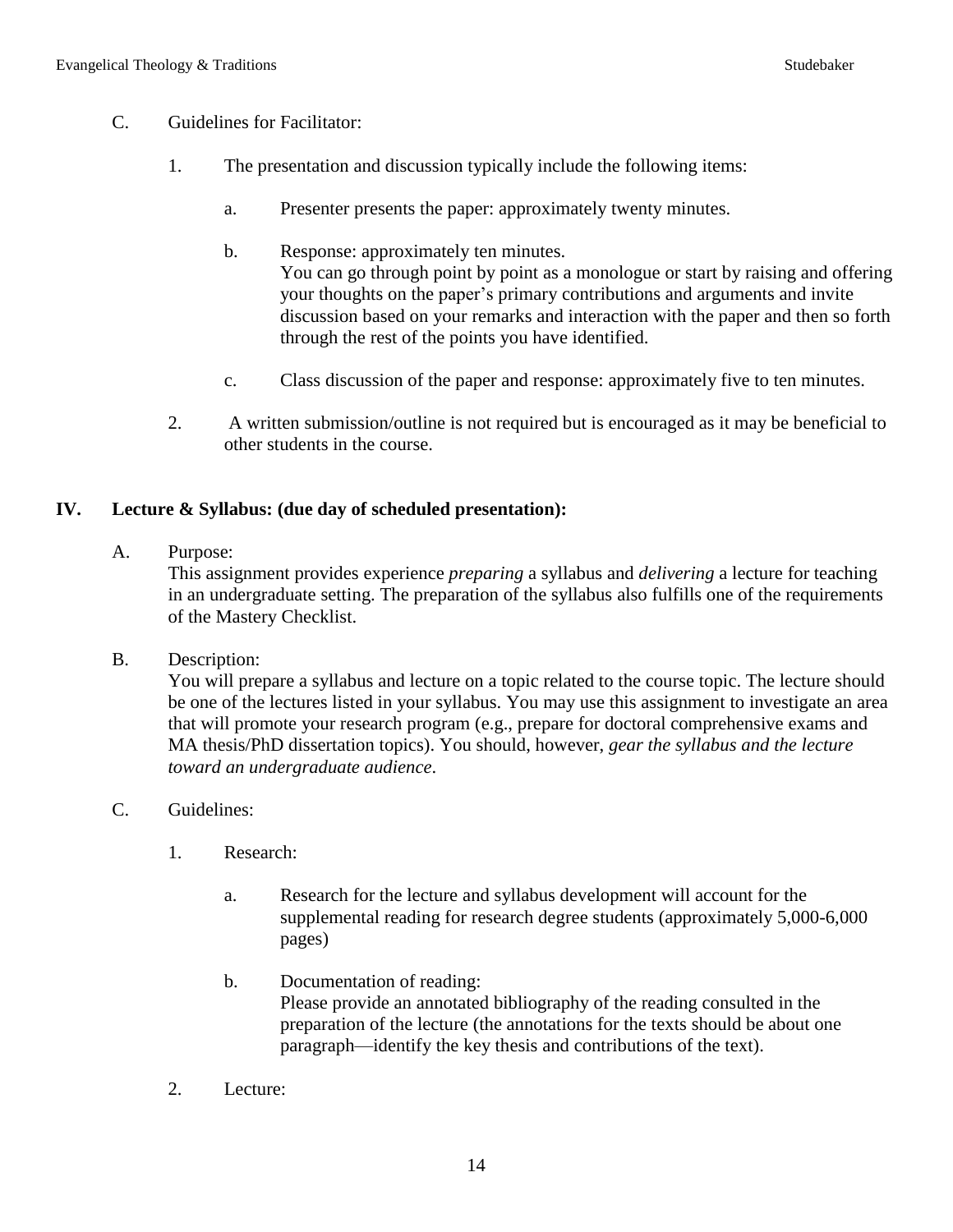- a. The lecture should present and discuss the primary content points of the topic (or sub-topic)
- b. Lecture handouts/outlines and PowerPoint/Prezi are helpful, but not required
- c. Length:

The lecture and discussion will take a either a thirty or fifty-minute period of the course, depending on final student numbers in the course.

## D. Evaluation:

Grading of the lecture and discussion session will be based on the following ...

- 1. Please submit to the professor a copy (electronic on Avenue to Learn) of the syllabus, the lecture notes, and annotated bibliography used to develop the lecture.
- 2. Does the lecture accurately present and discuss the topic?
- 3. Does the lecture engage in critical evaluation/discussion of the content?
- 4. Does the lecture highlight the transcendent value of the material—e.g., does it have value for contemporary Christian thought, life, and ministry?
- 5. Does the lecture facilitate student discussion?

## **V. Class Leadership & Participation:**

#### A. Purpose:

A significant part of your future or current work will likely include teaching in an academic and/or church context. Taking a leadership role in the course will provide an opportunity to develop teaching skills for your current/future vocational work.

- B. Description:
	- 1. Group discussions:
		- a. The course will have regular in-class group discussions of the assignments and readings.
		- b. Advanced students will have the opportunity to facilitate these group discussions. You do not need to play the role of expert, but facilitate the discussion by asking questions, offering short insightful thoughts on the subject, and drawing on course readings that will relate to the discussion and spark group discussion.